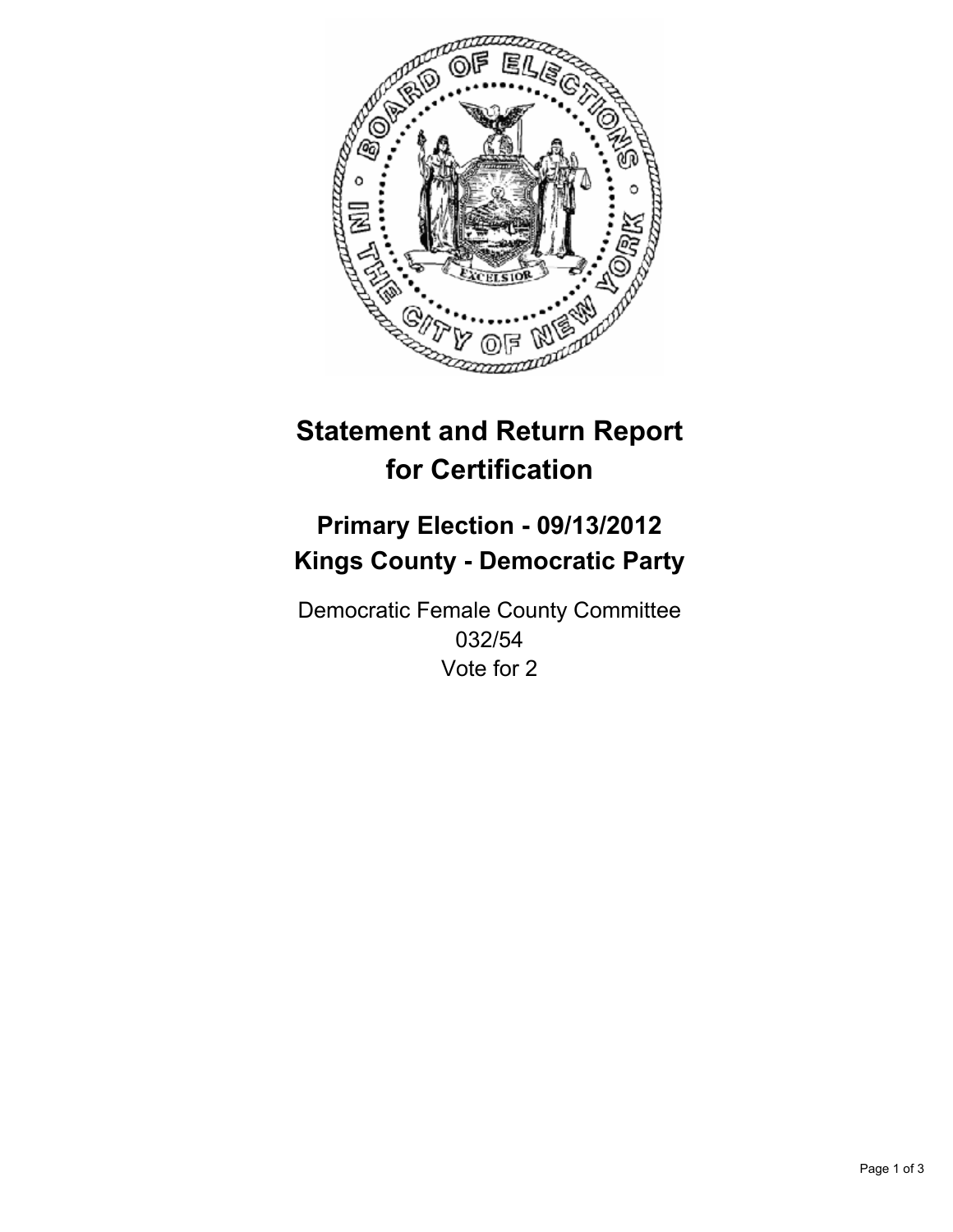

### **Assembly District 54**

| PUBLIC COUNTER                                           | 37 |
|----------------------------------------------------------|----|
| <b>EMERGENCY</b>                                         | 0  |
| ABSENTEE/MILITARY                                        | 0  |
| <b>FEDERAL</b>                                           | 0  |
| SPECIAL PRESIDENTIAL                                     | 0  |
| AFFIDAVIT                                                | 0  |
| <b>Total Ballots</b>                                     | 37 |
| Less - Inapplicable Federal/Special Presidential Ballots | 0  |
| <b>Total Applicable Ballots</b>                          | 37 |
| LINDA RIVERA                                             | 11 |
| <b>IONE GREGORY</b>                                      | 2  |
| <b>DIANE ELLIS</b>                                       | 4  |
| <b>Total Votes</b>                                       | 17 |
| Unrecorded                                               | 57 |